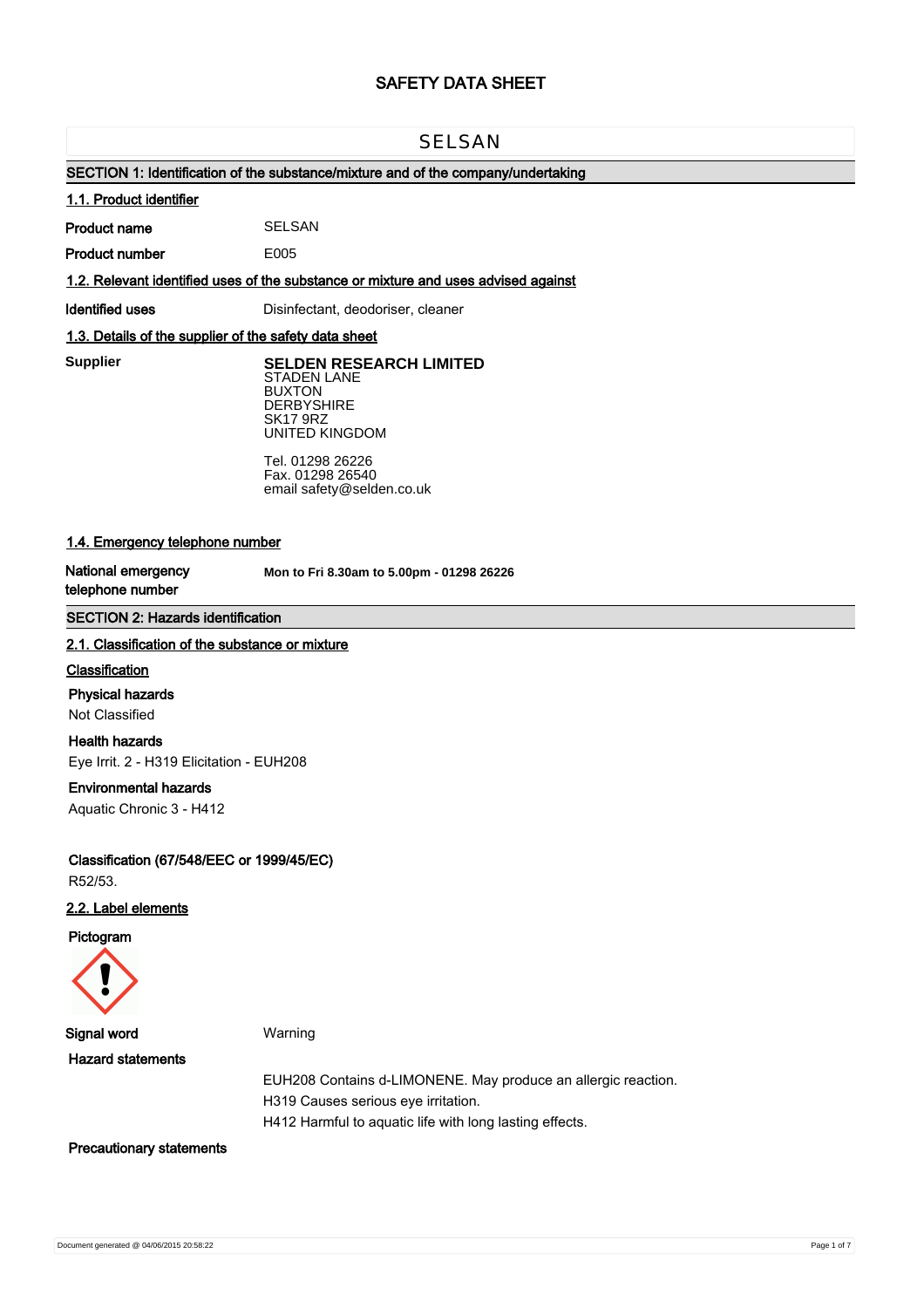P102 Keep out of reach of children.

P273 Avoid release to the environment.

P280 Wear protective gloves, eye and face protection.

P305+P351+P338 IF IN EYES: Rinse cautiously with water for several minutes. Remove

contact lenses, if present and easy to do. Continue rinsing.

P337+P313 If eye irritation persists: Get medical advice/attention.

# **2.3. Other hazards**

No other hazards known. This product does not contain any substances classified as PBT or vPvB.

| <b>SECTION 3: Composition/information on ingredients</b>                           |                                           |          |
|------------------------------------------------------------------------------------|-------------------------------------------|----------|
| 3.2. Mixtures                                                                      |                                           |          |
| <b>TERPINEOL</b>                                                                   |                                           | $1 - 5%$ |
| CAS number: 8000-41-7 EC number: 232-268-1                                         |                                           |          |
| Classification                                                                     | Classification (67/548/EEC or 1999/45/EC) |          |
| Skin Irrit. 2 - H315                                                               | Xi;R38.                                   |          |
| Eye Irrit. 2 - H319                                                                |                                           |          |
| Sodium alkyl benzene sulphonate                                                    |                                           | $1 - 5%$ |
| CAS number: 85117-50-6 EC number: 285-600-2                                        |                                           |          |
| Classification                                                                     | Classification (67/548/EEC or 1999/45/EC) |          |
| Acute Tox. 4 - H302                                                                | Xn;R22. Xi;R38,R41.                       |          |
| Skin Irrit. 2 - H315                                                               |                                           |          |
| Eye Dam. 1 - H318                                                                  |                                           |          |
| d-LIMONENE                                                                         |                                           | 1%       |
| CAS number: 5989-27-5 EC number: 227-813-5                                         |                                           |          |
| M factor (Acute) = $1$ M factor (Chronic) = $1$                                    |                                           |          |
| Classification                                                                     | Classification (67/548/EEC or 1999/45/EC) |          |
| Flam. Liq. 3 - H226                                                                | R10 R43 Xi; R38 N; R50/53                 |          |
| Skin Irrit. 2 - H315                                                               |                                           |          |
| Skin Sens. 1 - H317                                                                |                                           |          |
| Asp. Tox. 1 - H304                                                                 |                                           |          |
| Aquatic Acute 1 - H400                                                             |                                           |          |
| Aquatic Chronic 1 - H410                                                           |                                           |          |
| <b>TERPINOLENE</b>                                                                 |                                           | 1%       |
| CAS number: 586-62-9 EC number: -                                                  |                                           |          |
| M factor (Acute) = $1$                                                             |                                           |          |
| Classification                                                                     | Classification (67/548/EEC or 1999/45/EC) |          |
| Aquatic Acute 1 - H400                                                             | Xn;R65. N;R51/53. R10.                    |          |
| The Full Text for all R-Phrases and Hazard Statements are Displayed in Section 16. |                                           |          |
| <b>SECTION 4: First aid measures</b>                                               |                                           |          |

# **4.1. Description of first aid measures**

# **Inhalation**

Move affected person to fresh air and keep warm and at rest in a position comfortable for breathing.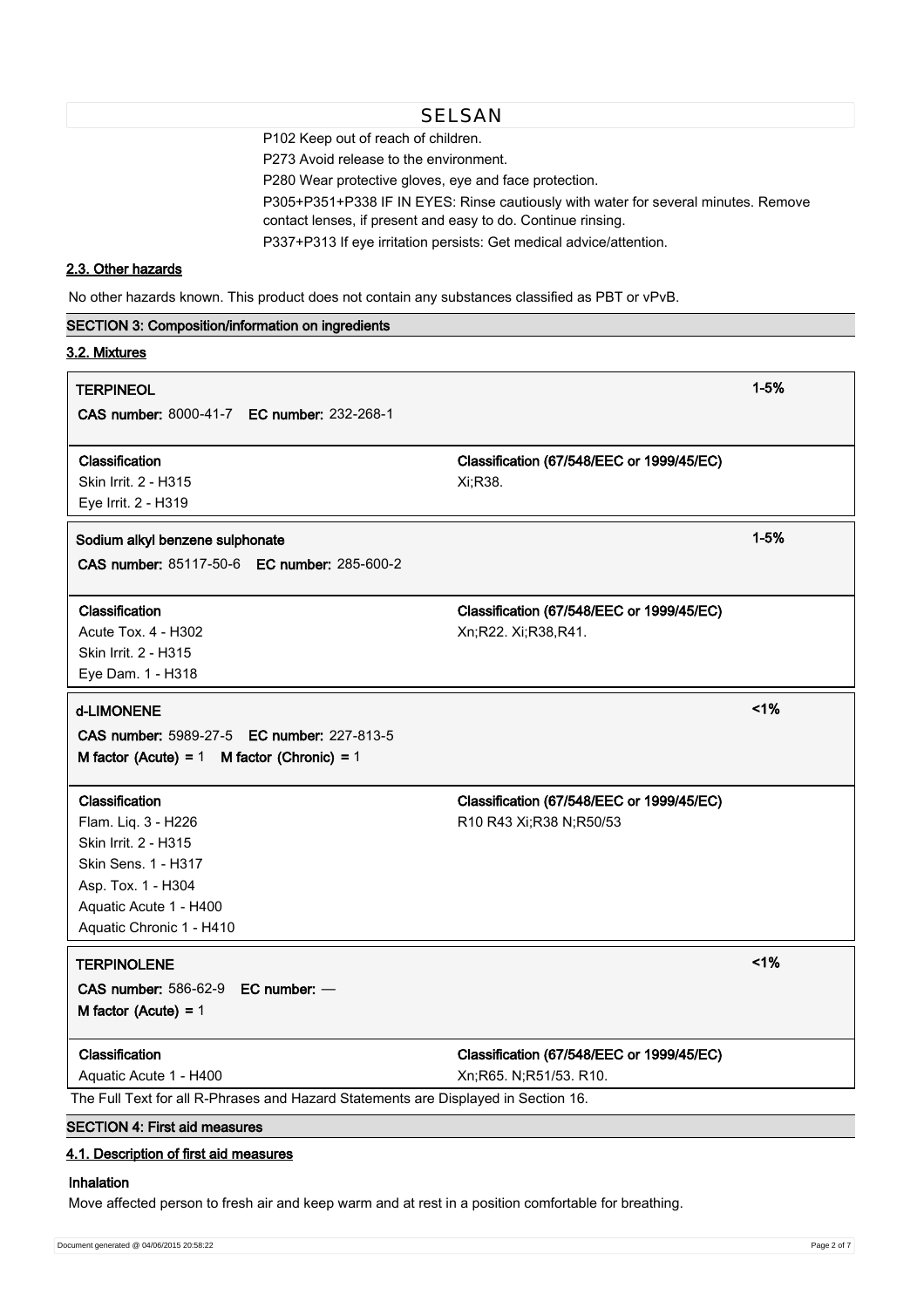# SELSAN

## **Ingestion**

Do not induce vomiting. Rinse mouth thoroughly with water. Give plenty of water to drink. Get medical attention. Never give anything by mouth to an unconscious person. Do not induce vomiting.

# **Skin contact**

Rinse with water. Get medical attention if any discomfort continues.

# **Eye contact**

Remove any contact lenses and open eyelids wide apart. Continue to rinse for at least 15 minutes. Get medical attention if any discomfort continues.

### **4.2. Most important symptoms and effects, both acute and delayed**

### **Inhalation**

Irritation of nose, throat and airway.

### **Ingestion**

May cause stomach pain or vomiting. Diarrhoea.

### **Skin contact**

Prolonged contact may cause redness, irritation and dry skin.

#### **Eye contact**

Irritating to eyes. Symptoms following overexposure may include the following: Redness. Pain.

### **4.3. Indication of any immediate medical attention and special treatment needed**

### **Notes for the doctor**

Treat symptomatically.

### **SECTION 5: Firefighting measures**

### **5.1. Extinguishing media**

# **Suitable extinguishing media**

The product is not flammable. Use fire-extinguishing media suitable for the surrounding fire.

# **5.2. Special hazards arising from the substance or mixture**

#### **Hazardous combustion products**

Oxides of carbon. Thermal decomposition or combustion may liberate carbon oxides and other toxic gases or vapours.

# **5.3. Advice for firefighters**

# **Special protective equipment for firefighters**

Wear positive-pressure self-contained breathing apparatus (SCBA) and appropriate protective clothing.

**SECTION 6: Accidental release measures**

## **6.1. Personal precautions, protective equipment and emergency procedures**

# **Personal precautions**

For personal protection, see Section 8.

# **6.2. Environmental precautions**

#### **Environmental precautions**

Any spillage needs to be contained and not allowed to enter water courses

# **6.3. Methods and material for containment and cleaning up**

#### **Methods for cleaning up**

Stop leak if possible without risk. Absorb in vermiculite, dry sand or earth and place into containers. Flush contaminated area with plenty of water. Avoid the spillage or runoff entering drains, sewers or watercourses.

# **6.4. Reference to other sections**

#### **Reference to other sections**

For personal protection, see Section 8. For waste disposal, see Section 13.

#### **SECTION 7: Handling and storage**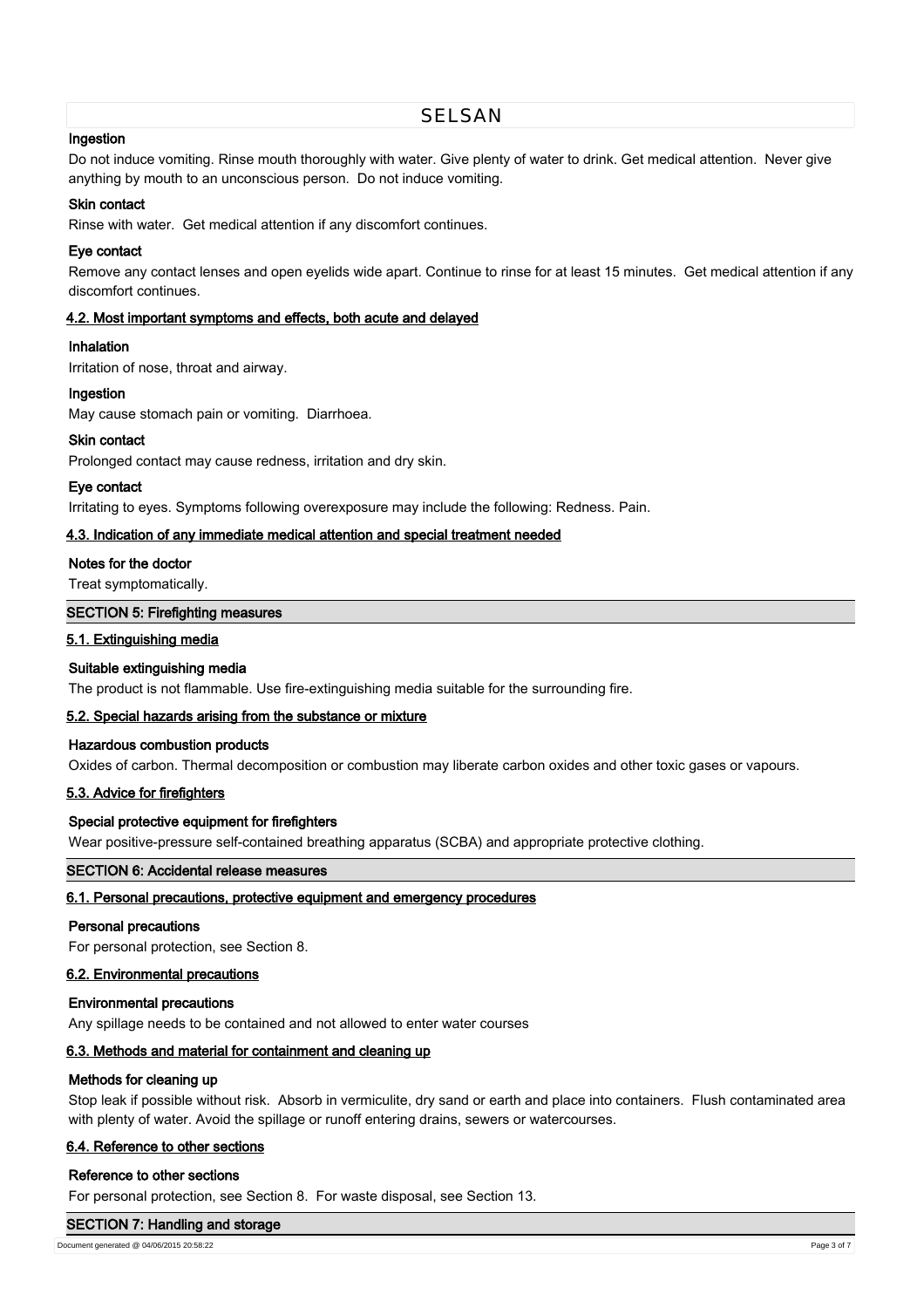# **7.1. Precautions for safe handling**

# **Usage precautions**

Eye protection should be considered where there is a risk of splashing. Rubber gloves and barrier cream are recommended when using any chemical.

## **7.2. Conditions for safe storage, including any incompatibilities**

# **Storage precautions**

Store in tightly closed original container in a dry, cool and well-ventilated place. Keep only in the original container.

# **7.3. Specific end use(s)**

### **Specific end use(s)**

The identified uses for this product are detailed in Section 1.2.

### **Usage description**

See product label for detailed usage and instructions.

### **SECTION 8: Exposure Controls/personal protection**

# **8.1. Control parameters**

#### **Occupational exposure limits**

#### **Ingredient comments**

No exposure limits known for ingredient(s).

# **8.2. Exposure controls**

#### **Protective equipment**





#### **Eye/face protection**

Tight-fitting safety glasses.

# **Hand protection**

Chemical-resistant, impervious gloves complying with an approved standard should be worn if a risk assessment indicates skin contact is possible.

## **Other skin and body protection**

General workwear only

# **SECTION 9: Physical and Chemical Properties**

### **9.1. Information on basic physical and chemical properties**

### **Appearance**

Opaque liquid. Liquid

# **Colour**

Pink.

#### **Odour**

Pine

# **pH**

pH (concentrated solution): 8.0

# **Initial boiling point and range**

100°C @

**Flash point** N/A°C

# **Relative density** 0.994 - 1.004 @ @ 20°C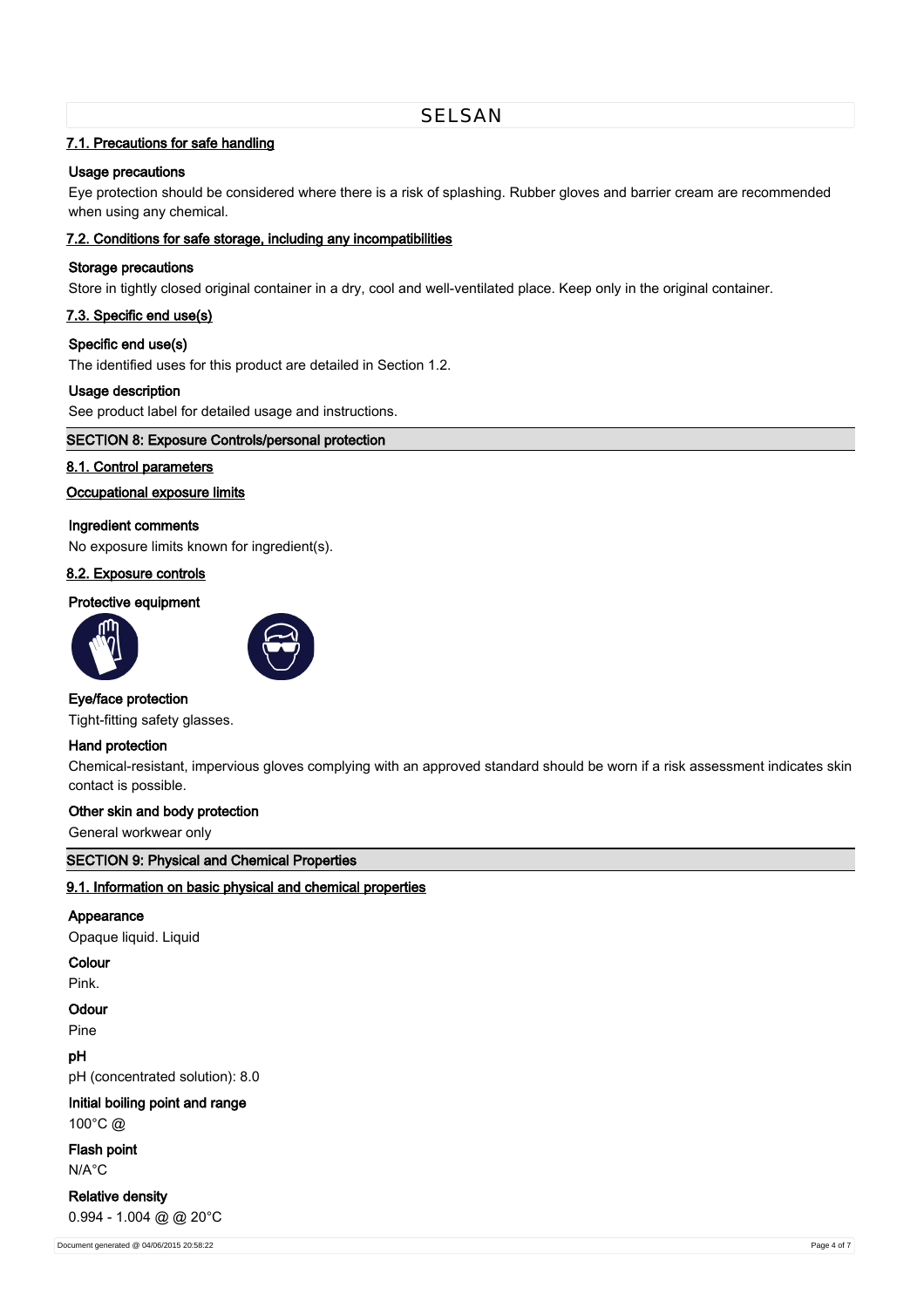## **Solubility(ies)**

Miscible with water

### **9.2. Other information**

**Other information**

None.

# **SECTION 10: Stability and reactivity**

### **10.1. Reactivity**

May react with other cleaning chemicals. For specific reactions refer to Section 10.5

### **10.2. Chemical stability**

#### **Stability**

Stable at normal ambient temperatures.

## **10.3. Possibility of hazardous reactions**

Not applicable.

### **10.4. Conditions to avoid**

Avoid excessive heat for prolonged periods of time.

# **10.5. Incompatible materials**

### **Materials to avoid**

Strong acids. Strong alkalis.

## **10.6. Hazardous decomposition products**

Not known.

# **SECTION 11: Toxicological information**

# **11.1. Information on toxicological effects**

### **Toxicological effects**

No toxicological data is available for this mixture, however data can be provided for specific raw materials upon request.

### **Acute toxicity - oral**

# **ATE oral (mg/kg)**

38,759.68992248

#### **Ingestion**

Liquid irritates mucous membranes and may cause abdominal pain if swallowed. Diarrhoea. Nausea, vomiting.

### **Skin contact**

Prolonged contact may cause dryness of the skin.

# **Eye contact**

Irritation is likely.

# **SECTION 12: Ecological Information**

# **Ecotoxicity**

Harmful to aquatic organisms. May cause long term adverse effects in the aquatic environment.

### **12.1. Toxicity**

Aquatic toxicity has not been carried out on this product. Data for raw materials contained in this product, when available, can be provided when necessary.

### **12.2. Persistence and degradability**

#### **Persistence and degradability**

The surfactants contained within the product comply with the biodegradability criteria as laid down in Regulation (EC) No 648/2004.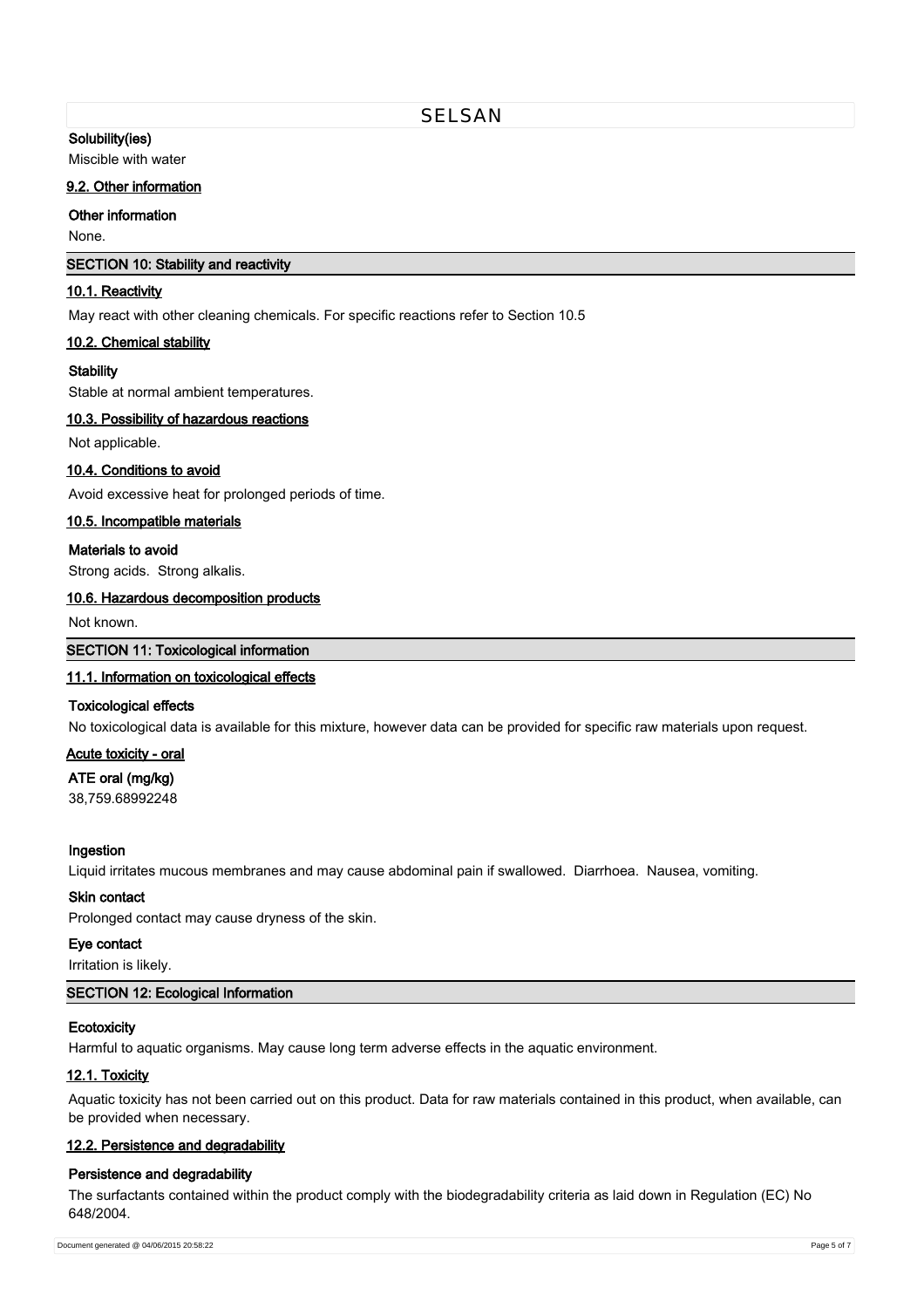# **12.3. Bioaccumulative potential**

The product does not contain any substances expected to be bioaccumulating.

# **12.4. Mobility in soil**

### **Mobility**

The product contains substances, which are water soluble and may spread in water systems.

# **12.5. Results of PBT and vPvB assessment**

This product does not contain any substances classified as PBT or vPvB.

#### **12.6. Other adverse effects**

None known.

**SECTION 13: Disposal considerations**

### **13.1. Waste treatment methods**

### **Disposal methods**

Dispose of waste to licensed waste disposal site in accordance with the requirements of the local Waste Disposal Authority.

SELSAN

#### **SECTION 14: Transport information**

**General** The product is not covered by international regulations on the transport of dangerous goods (IMDG, IATA, ADR/RID).

# **14.1. UN number**

Not applicable.

### **14.2. UN proper shipping name**

Not applicable.

### **14.3. Transport hazard class(es)**

Not applicable.

#### **14.4. Packing group**

Not applicable.

#### **14.5. Environmental hazards**

#### **Environmentally hazardous substance/marine pollutant**

No.

### **14.6. Special precautions for user**

Not applicable.

## **14.7. Transport in bulk according to Annex II of MARPOL73/78 and the IBC Code**

Not applicable.

### **SECTION 15: Regulatory information**

### **15.1. Safety, health and environmental regulations/legislation specific for the substance or mixture**

### **National regulations**

The Chemicals (Hazard Information and Packaging for Supply) Regulations 2009 (S.I 2009 No. 716).

#### **EU legislation**

System of specific information relating to Dangerous Preparations. 2001/58/EC. Dangerous Preparations Directive 1999/45/EC. Regulation (EC) No 1907/2006 of the European Parliament and of the Council of 18 December 2006 concerning the Registration, Evaluation, Authorisation and Restriction of Chemicals (REACH) (as amended). Regulation (EC) No 1272/2008 of the European Parliament and of the Council of 16 December 2008 on classification, labelling and packaging of substances and mixtures (as amended).

#### **Guidance**